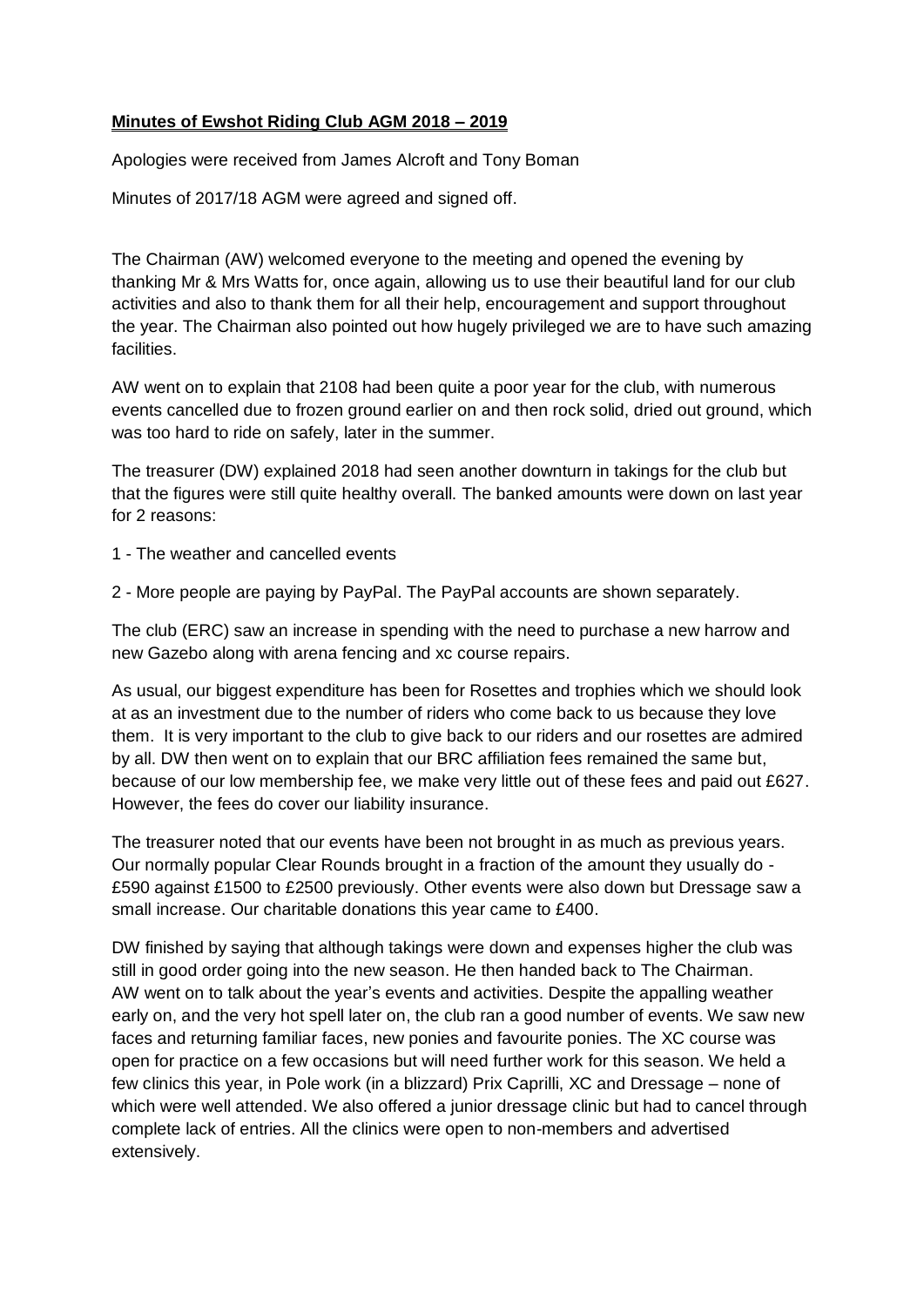Our ShowCross event ran only once this year and was well attended in the end. We attempted to run the Team ShowCross against AllStars, as we have in previous years, but after buying in trophies and rosettes we had to cancel the event when AllStars forgot to put a team together. The rosettes etc didn't go to waste however, some of the trophies were rebadged for Showing and we ran a competition, between the riders in our Ewshot ShowCross team, and the winners went home happy – everyone got at least one rosette and/or trophy.

AW then handed over to the Dressage Captain Kate Dineen. Kate gave her report of the years dressage competitions and started by saying that we had struggled for entries at most of the competitions. The new "early bird" entry fee discount didn't seem to encourage more. However, we had seen an increase in Novice and bitless entries. We had also found a few more friendly judges to help us out.

Show Jumping competitions were held throughout the year and although we did not hold Sunshine Tour qualifiers this year, winners were entered into our own championship. Sunshine Qualifiers have been re-instated for the 2019 season.

AW handed over to KD, our Show Jumping Captain for her report. Kate started her report by saying that, once more, we were struggling for entries and had cancelled classes and even whole events because we just didn't have enough entries to run. Holding the Show Jumping after the Clear Round has 2 advantages, firstly, the jumps are already up and secondly, some riders coming to the Clear Round decided to stay on and enter the SJ on the day. KD ended her report by pointing out that scrapping the bigger class had made little difference to entries.

2018 saw the introduction of our first Club Camp at Bucklebury Equestrian and was organised by Sue Vincent.

AW handed over to Sue for her report. SV started by saying what a fantastic event this had been held over the May Bank Holiday weekend, we had a total of 12 horses and riders with various foot followers. XC, Polework and SJ clinics were held on the Saturday afternoon and Sunday morning, led by JO Bishop, and were quite popular. A lovely BBQ led by Mark and Megan was held on Saturday evening with an under tent cinema, set up by James Thomas to entertain into the night. A pub ride was held on Sunday, with riders heading to a very pretty local pub, in the blazing sunshine. Horses and riders all appreciated a cool drink. A fun rosette giving event was held on the Sunday evening, with prizes for tidiest camper to tent with the most empty cans & bottles.

It was a great weekend with marvellous weather including a lightning storm circling the area one evening. Bucklebury is a great venue. The Horses were relaxed and happy, as were the riders. Sarah and Gordon, from Bucklebury were brilliant hosts and let us have free rein of the whole place. To be repeated in 2019.

AW handed over to Linda Boman for a short membership report. Our membership numbers were quite good again this year with 2 honorary members, 39 senior members and 12 junior members. The club are finding it hard to encourage junior members after a resurgence in Pony Club popularity.

The Chairman then thanked Dave Watkin for taking on the role of club photographer once again this year. He has taken some lovely pictures and is appreciated by all.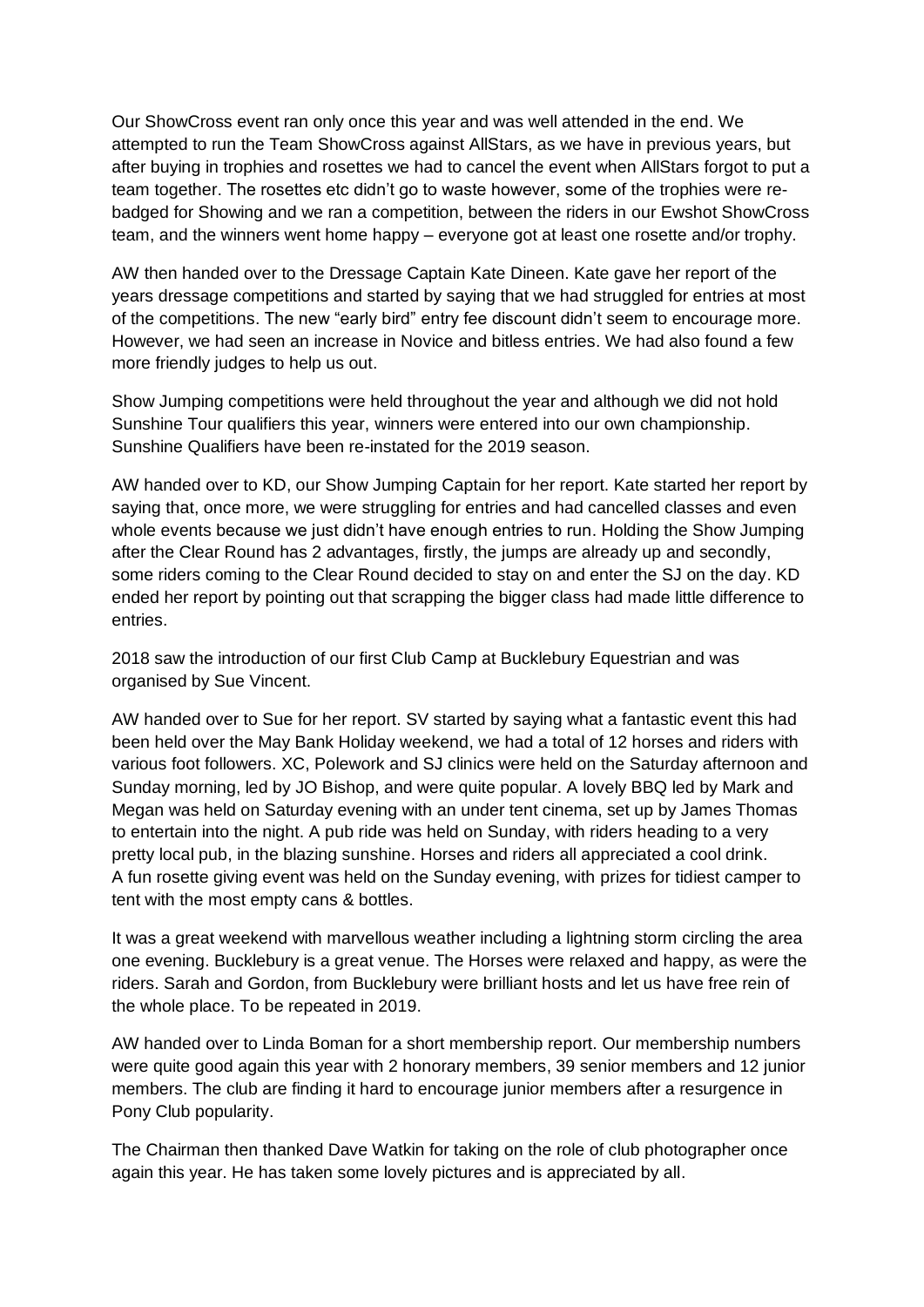A new event was introduced to ERC this year, November saw the  $1<sup>st</sup>$  part of the new Winter Showing Season organised and run by Raychell Langan who gave a quick rundown on how the event had gone and said she was looking forward to parts 2 and 3.

This year's Xmas gymkhana and annual prize giving was held during mid-December. The Fancy Dress competition was very poorly attended this year but hotly contested by those that did join in. The costumes were amazing as always! The games were fun and enjoyed by junior and senior alike.

Each year, Ewhsot Riding Club award trophies to members of the club who have accumulated the most points, throughout the year, in Dressage, Show Jumping and Show Cross. This year, trophies were also awarded to most improved riders and a Chairman's award given too.

End of Year Awards 2018

**Senior Dressage** - Jessie Alcroft & Flash Runner up - Helen Lodge & McMoo **Junior Dressage** - Meghan Thomas & Tianna NO RUNNER UP **Senior ShowCross** - Fenton Tyrrell & Layla **Runner up** - Elise Hart O'Hagan **Junior Show cross** - Lucy Coomber & Polo **Runner up** - Ben Vincent & Trudi **Senior Show Jumping** - Fenton & Layla **Runner up** - Kate & Beth

**Junior Show Jumping** - Meghan Thomas & Tianna **Runner up** - Lucy & Polo

**Senior Prix Caprilli** - Fenton & Layla

**Runner up** - Kate& Beth

**Most improved senior rider(s)** - Caroline Thomas & Helen Lodge **Most Improved Junior rider** - Meghan Thomas

**Chairman's award** - Kate for outstanding event organisation

The Chairman went on to thank all members and families who have helped run the club and events this year. They have put up/down jumps, marshalled, scored, dismantled courses and manned the arena gate on many occasions. AW said that without their help the club would simply not function. She also thanked the committee for all their help and pointed out the